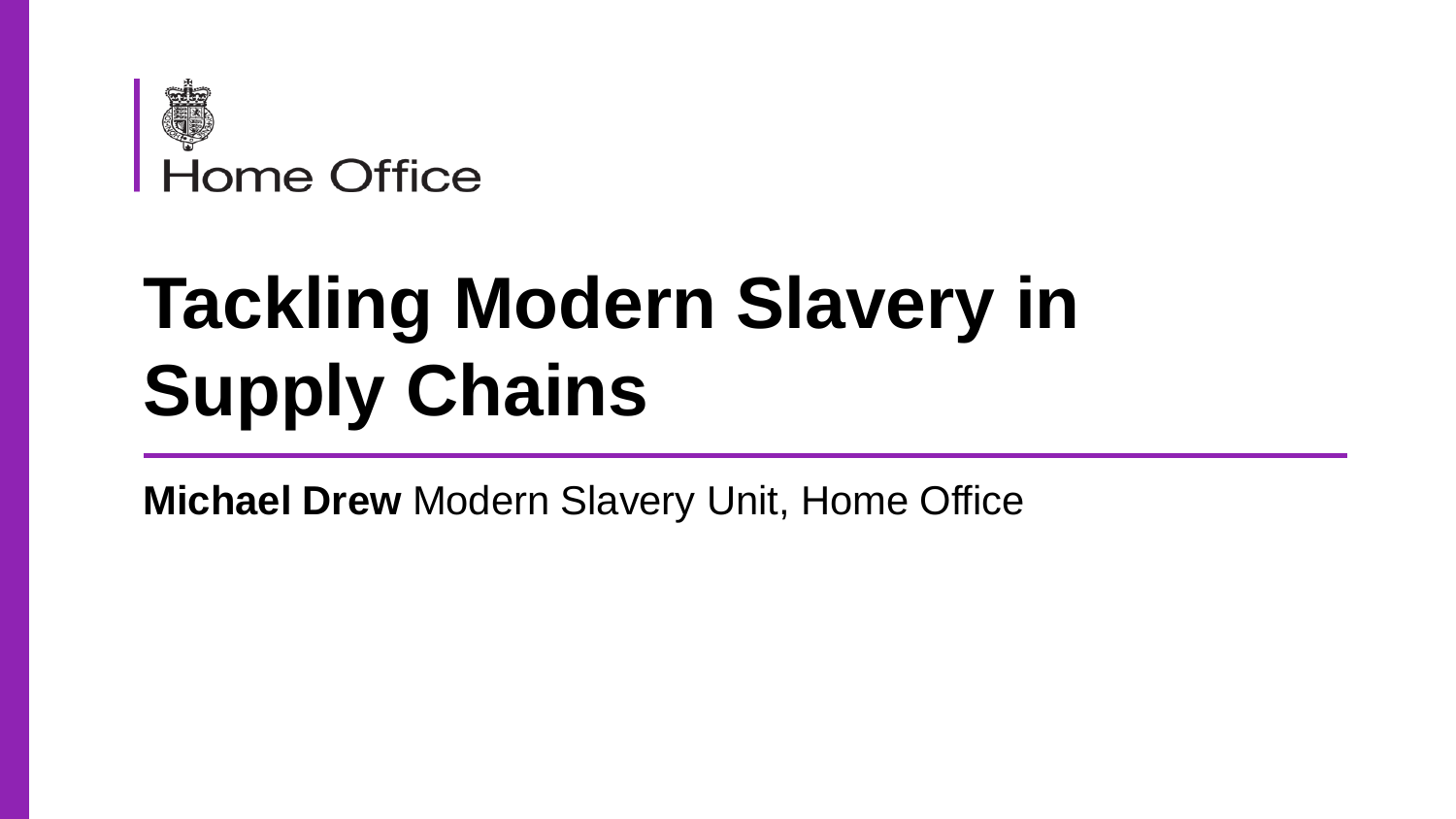## **What makes a good transparency statement?**

- Legally compliant and...
- demonstrates high quality action, not just words
- Covers the following six areas:
	- 1. Organisational structure and supply chains
	- 2. Organisational policies
	- 3. Assessing and managing risk
	- 4. Due Diligence
	- 5. Performance Indicators
	- 6. Training
- Uses simple and easily to understand language.
- Hyper-links to relevant policies and publications; previous statements available; searchable i.e. not a scanned PDF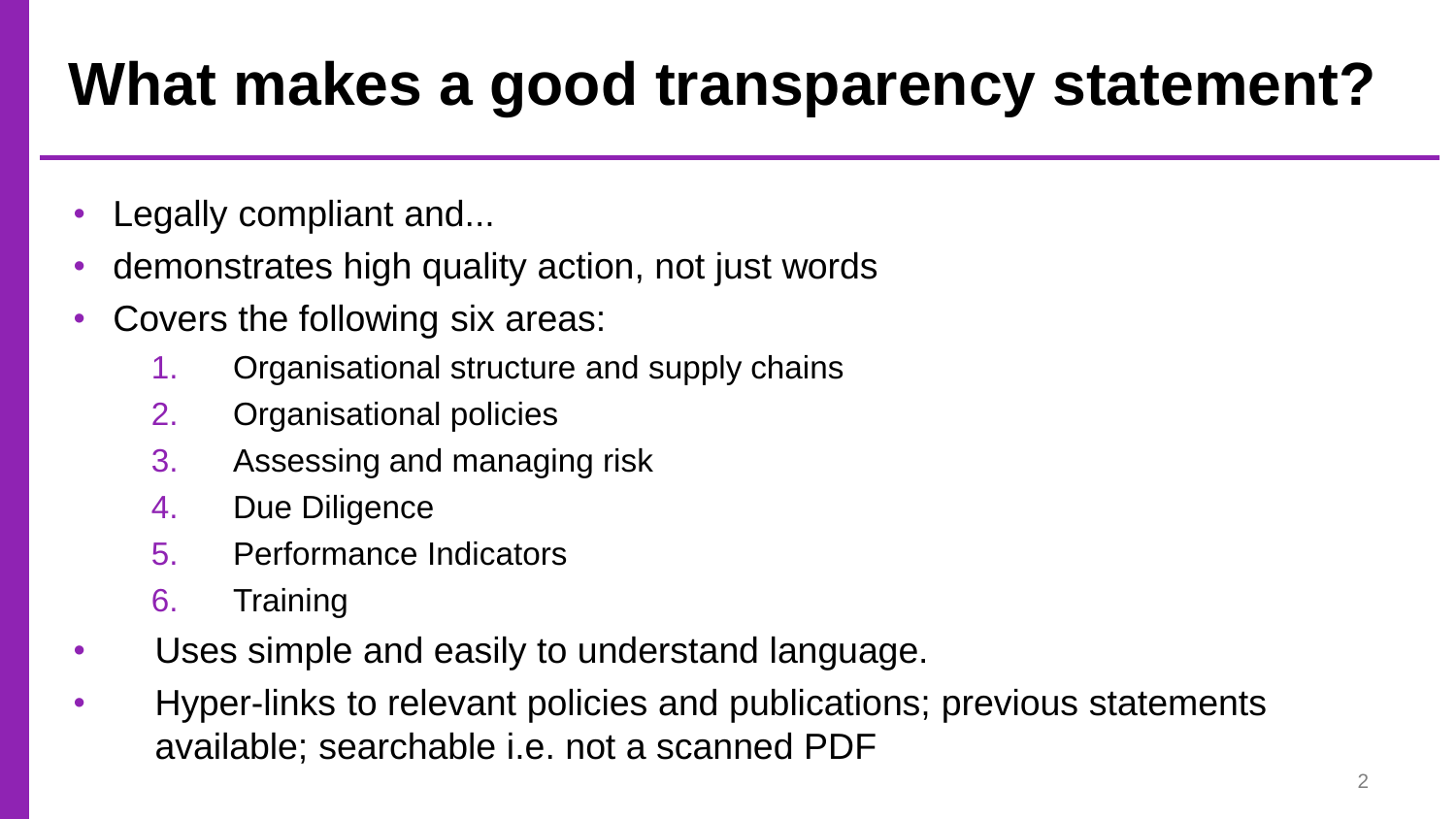### **Good practice example**

| <b>MODERN</b><br><b>SLAVERY RISK</b> | <b>WHAT'S THE ISSUE?</b>                                                                                                                                                                                                                                                                                                                                                                                                                                                               | <b>STEPS TAKEN 2015-16</b>                                                                                                                                                                                                                                                                                                                                                                                                                                                                                                                                                                                                                                                                                                                                | <b>COMMITMENTS</b> 2016-17                                                                                                                                                                                                                                                                                                                                                                                                                                                                             |
|--------------------------------------|----------------------------------------------------------------------------------------------------------------------------------------------------------------------------------------------------------------------------------------------------------------------------------------------------------------------------------------------------------------------------------------------------------------------------------------------------------------------------------------|-----------------------------------------------------------------------------------------------------------------------------------------------------------------------------------------------------------------------------------------------------------------------------------------------------------------------------------------------------------------------------------------------------------------------------------------------------------------------------------------------------------------------------------------------------------------------------------------------------------------------------------------------------------------------------------------------------------------------------------------------------------|--------------------------------------------------------------------------------------------------------------------------------------------------------------------------------------------------------------------------------------------------------------------------------------------------------------------------------------------------------------------------------------------------------------------------------------------------------------------------------------------------------|
| <b>MIGRANT</b><br><b>LABOUR</b>      | Migrant workers paying recruit-<br>ment fees may be trapped in<br>bonded labour and be subjected<br>to inferior employment terms<br>Labour recruiters create an addi-<br>tional layer between employers<br>and workers, leaving workers<br>exposed to deceptive or coercive<br>recruitment practices<br>Migrant workers often do not<br>understand their rights in the<br>destination country and the terms<br>of their employment<br>Countries of highest risk: Mauri-<br>tius, China | <b>Developed Migrant and Contract</b><br>$\bullet$<br>Labour Policy<br>Conducted in-depth migrant worker<br>$\bullet$<br>assessments in Mauritian factories<br>Delivered two-supplier meetings in<br>$\bullet$<br>Mauritius on migrant labour recruit-<br>ment<br>Initiated ETI Mauritius Migrant Labour<br>$\bullet$<br>working group<br><b>Met with Mauritian Government</b><br>$\bullet$<br>Minister for Labour in May 2016 to<br>raise concerns about risks faced by<br>migrant workers in Mauritian factories<br>and explain the requirements of UK<br>Modern Slavery legislation<br>Met with British High Commissioner<br>$\bullet$<br>in Mauritius in July 2016 to discuss<br>migrant labour issues within context of<br><b>Modern Slavery Act</b> | Map and carry out risk assess-<br>$\bullet$<br>ment of migrant labour across<br>ASOS brand supply chain<br>Identify and engage with key<br>$\bullet$<br>NGO and Trade Union stake-<br>holders on our migrant labour<br>programme in Mauritius<br><b>Implement Mauritius factory</b><br>$\bullet$<br>improvement plans<br>Develop an action plan and<br>$\bullet$<br>pre-departure training to<br>address the root cause of<br>worker exploitation through<br>the migrant worker recruitment<br>process |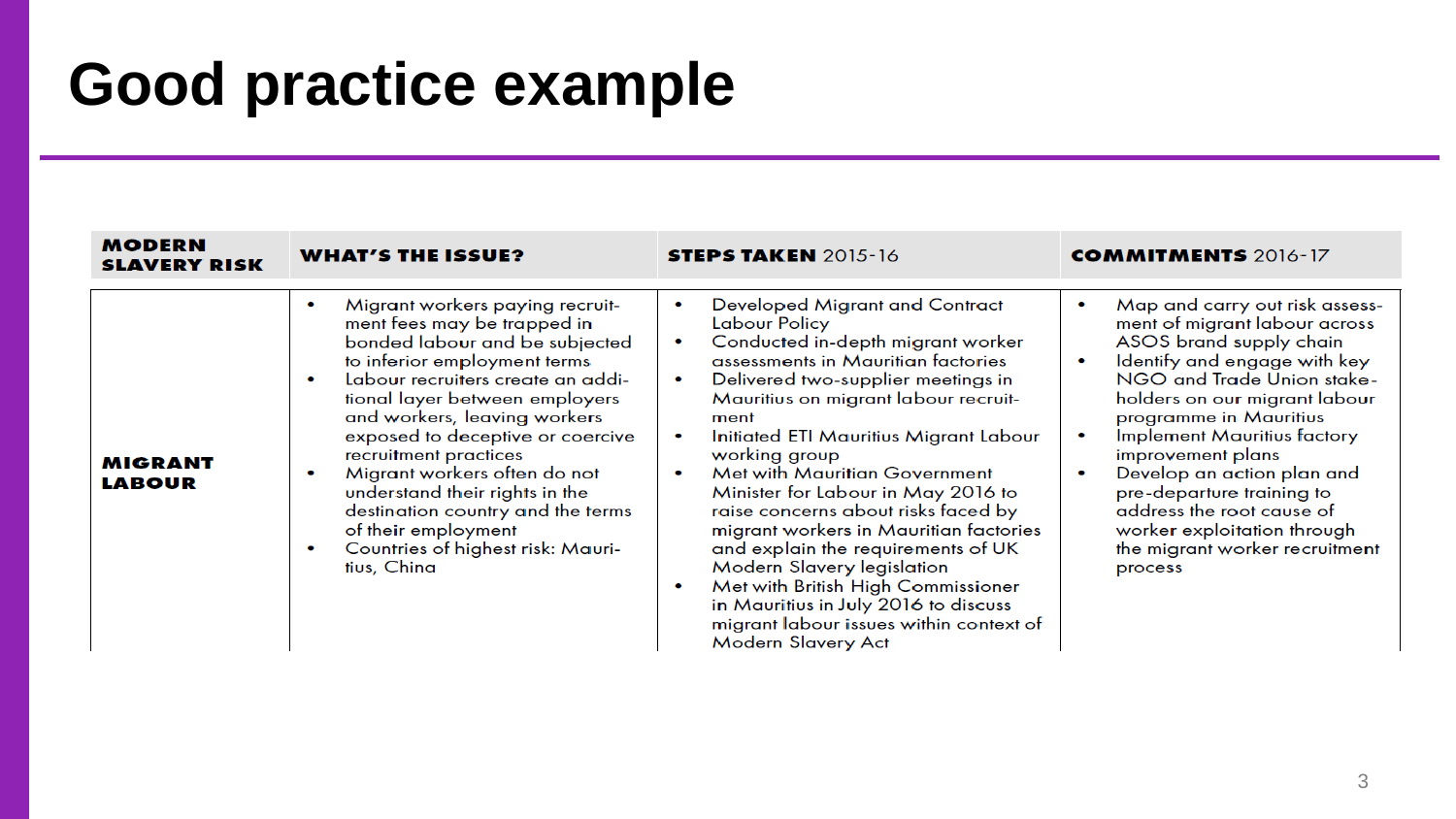### **What makes a bad transparency statement?**

- Vague: doesn't specify what the company is doing in any real detail
- Reactive not proactive: only concerned with responding when cases are found
- Doesn't specify priority areas of risk and future plans
- Drafted by risk averse legal teams rather than experts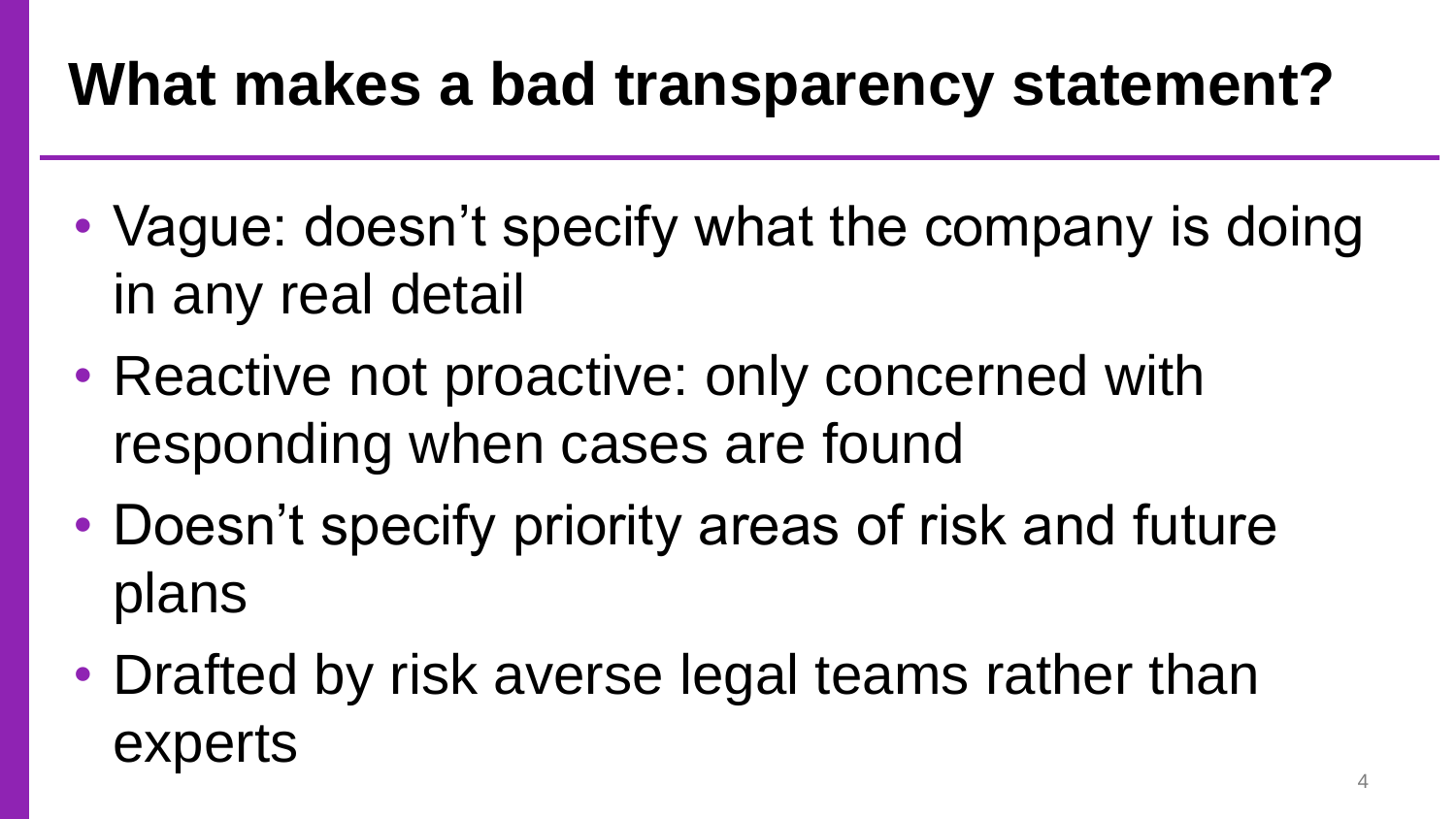#### **Bad practice example**

**UK Modern Slavery Act Statement** 

#### Slavery and Human Trafficking Statement 2017

is a global technology company committed to conducting ethical and environmentally responsible is headquartered in the UK and manufactures in Singapore, Malaysia and the Philippines. business.

and its suppliers work to an ethical and environmental code of conduct which sets out l's requirements in relation to labour practices, health and safety, responsible sourcing and environmental is clear that forced labour in any form is unacceptable. standards.

has a dedicated Corporate Social Responsibility (CSR) team that works with suppliers through a combination of assessments using ethical database Sedex, supplier training and audits. uses information from Sedex risk assessments to help prioritise suppliers for audit. In addition to audits, operates a third party hotline for workers to make contact and raise any issues relating to working conditions.

Audits are conducted by auditors or by independent CSR auditors. In order to fully understand the working environment in a supplier facility, the auditors interview a cross-section of the workforce without management present.

Signed by: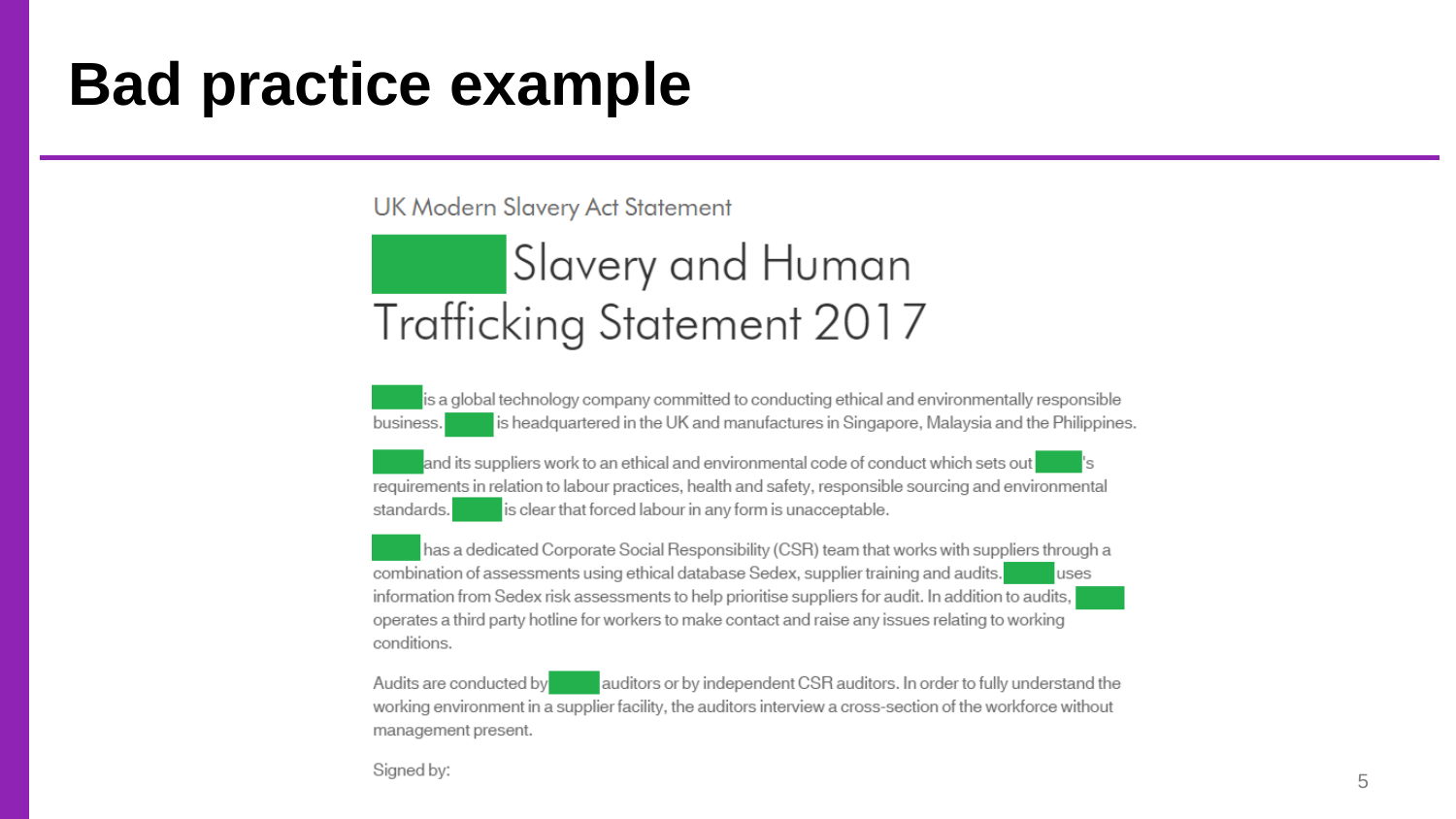### **New developments**

- Increased focus on quality and compliance
- Using power of public procurement
- Moving towards international standards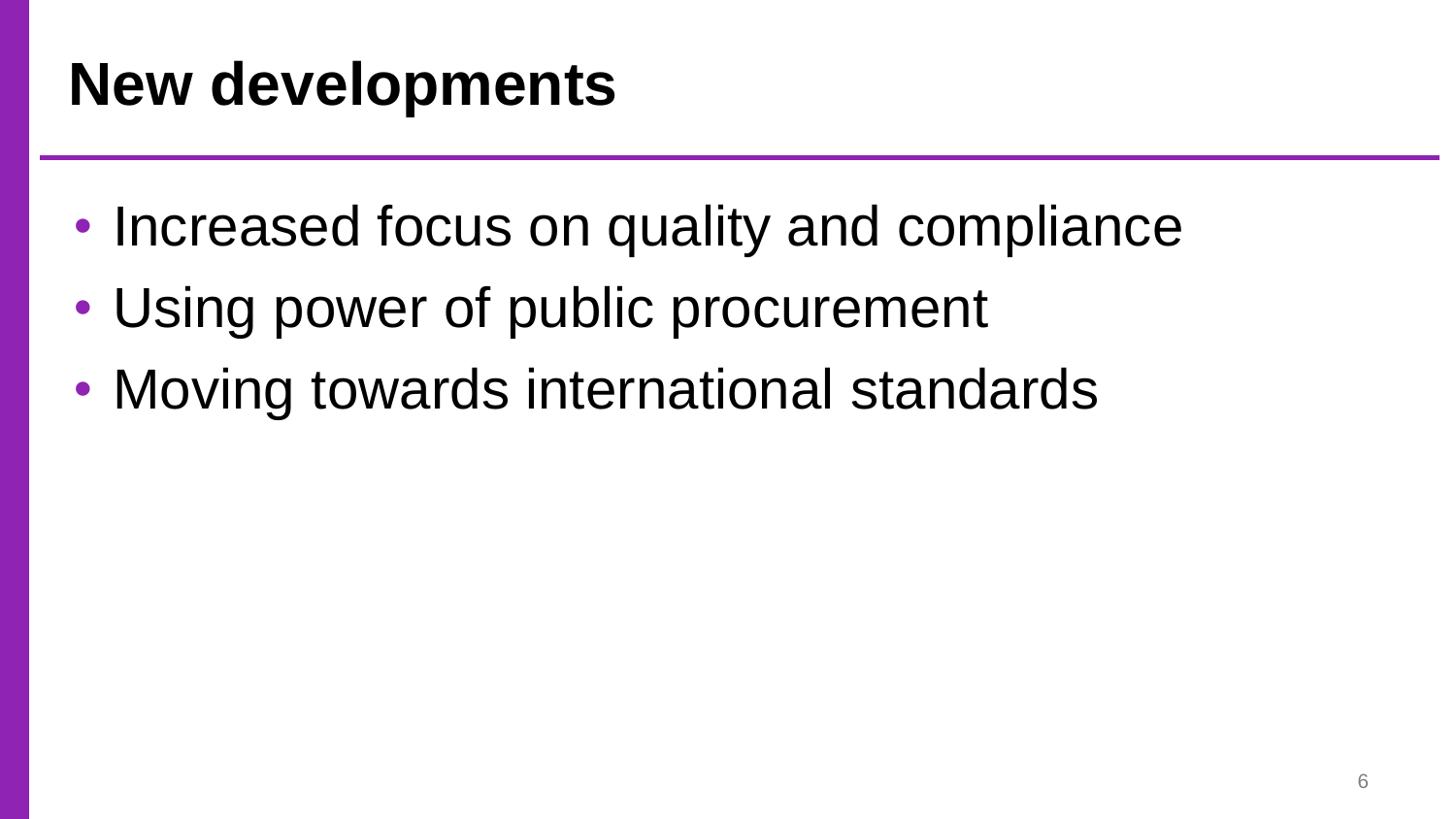### **Government guidance and resources**

Just search for:

- **"TISC Practical Guidance"** for detailed Government guidance on complying with TISC.
- "Modern slavery resources for industry" for factsheets and posters for your industry.
- "Stopping modern slavery in business" to find social media graphics like this:

#### We have published our **SLAVERY AND** *IAN TRAFFICKING* **STATEMENT**



Find out how we are tackling this crime on our website